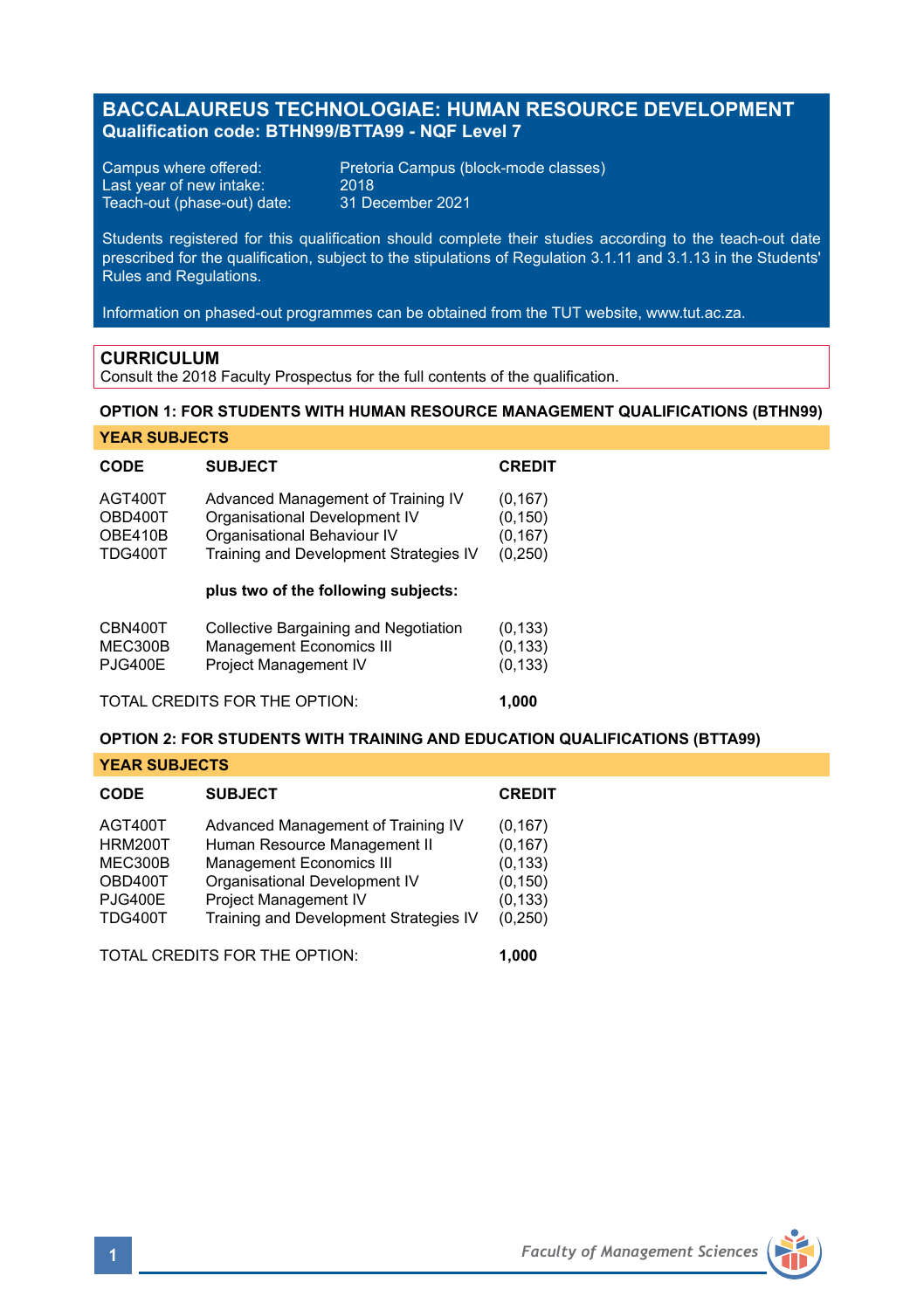# **SUBJECT INFORMATION (OVERVIEW OF SYLLABUS)**

The syllabus content is subject to change to accommodate industry changes. Please note that a more detailed syllabus is available at the Department or in the study guide that is applicable to a particular subject. At time of publication, the syllabus content was defined as follows:

# **A**

### **ADVANCED MANAGEMENT OF TRAINING IV (AGT400T) 1 X 3-HOUR PAPER** *(Subject custodian: Department of People Management and Development)*

Strategic management of the training function and management actions applicable to the training and development departments. (Total tuition time: ± 64 hours)

# **C**

# **COLLECTIVE BARGAINING AND NEGOTIATION (CBN400T) 1 X 3-HOUR PAPER**

*(Subject custodian: Department of People Management and Development)* Advanced application of collective bargaining and negotiation practice in the South African labour market environment. (Total tuition time: ± 64 hours)

## **H**

# **HUMAN RESOURCE MANAGEMENT II (HRM200T) 1 X 3-HOUR PAPER**

*(Subject custodian: Department of People Management and Development)* The purpose of this subject/module is to equip students with the applied competence to operate within a Human Resources Management environment. students will acquire specific skills and knowledge in the following areas: Job design and job analysis, Recruitment and selection, Employee on-boarding, motivation and retention, Career management, Performance management and appraisal and managing compensation and benefits (Total tuition time: ± 90 hours)

### **M**

# **MANAGEMENT ECONOMICS III (MEC300B) CONTINUOUS ASSESSMENT**

### *(Subject custodian: Department of Economics)*

Introduction to micro-economics, the market, elasticity, types of market structures, introduction to macroeconomics and its significance to managers. Gross domestic product and its outlay such as employment and unemployment. Fiscal and monetary policies. (Total tuition time: ± 32 hours)

# **O**

# **ORGANISATIONAL BEHAVIOUR IV (OBE410B) 1 X 3-HOUR PAPER**

## *(Subject custodian: Department of People Management and Development)*

Background is given for the organisational behaviour in an organisation. An introduction to applications of organisational behaviour and dynamics. (Total tuition time: ± 64 hours)

# **ORGANISATIONAL DEVELOPMENT IV (OBD400T) 1 X 3-HOUR PAPER**

*(Subject custodian: Department of People Management and Development)* Organisational development and interventions. (Total tuition time: ± 64 hours)

# **P**

# **PROJECT MANAGEMENT IV (PJG400E) 1 X 3-HOUR PAPER**

# *(Subject custodian: Department of Operations Management)*

Students acquire the ability to manage a project at a strategic level, with particular reference to skills, such as project planning, implementation, assessment and maintenance. (Total tuition time: ± 32 hours)